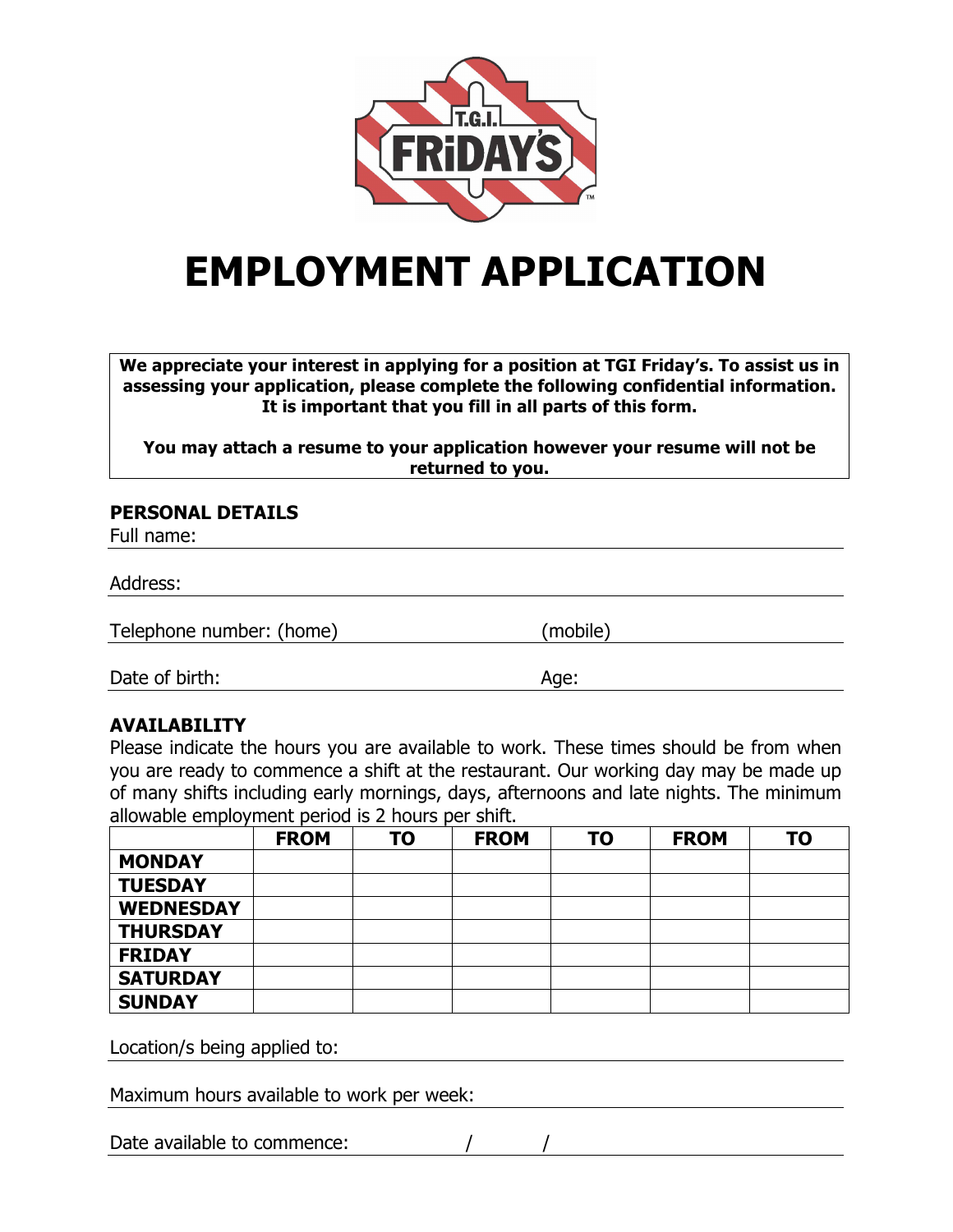| Are you a student?                                                                          |      |            |
|---------------------------------------------------------------------------------------------|------|------------|
|                                                                                             | lYes | <b>No</b>  |
| Current or final year of study:                                                             |      |            |
| Course being studied                                                                        |      |            |
| <b>SECONDARY EDUCATION</b>                                                                  |      |            |
| School name:                                                                                |      |            |
| Subjects studied:                                                                           |      |            |
| Qualifications attained:                                                                    |      |            |
| Last year attended:                                                                         |      |            |
| <b>TERTIARY EDUCATION</b>                                                                   |      |            |
| Institution name:                                                                           |      |            |
| Course studied:                                                                             |      |            |
| Qualifications attained:                                                                    |      |            |
| Last year attended:                                                                         |      |            |
|                                                                                             |      |            |
|                                                                                             |      |            |
|                                                                                             |      |            |
|                                                                                             | Yes  | <b>INo</b> |
|                                                                                             | Yes  | JNo        |
| Do you have any cooking skills?<br>If yes, give details:<br>Do you have any waiting skills? |      |            |
| Do you have any bar skills?                                                                 | Yes  | No         |
| Do you have any computer skills?                                                            | Yes  |            |
| If yes, give details:<br>If yes, give details:<br>If yes, give details:                     |      | No         |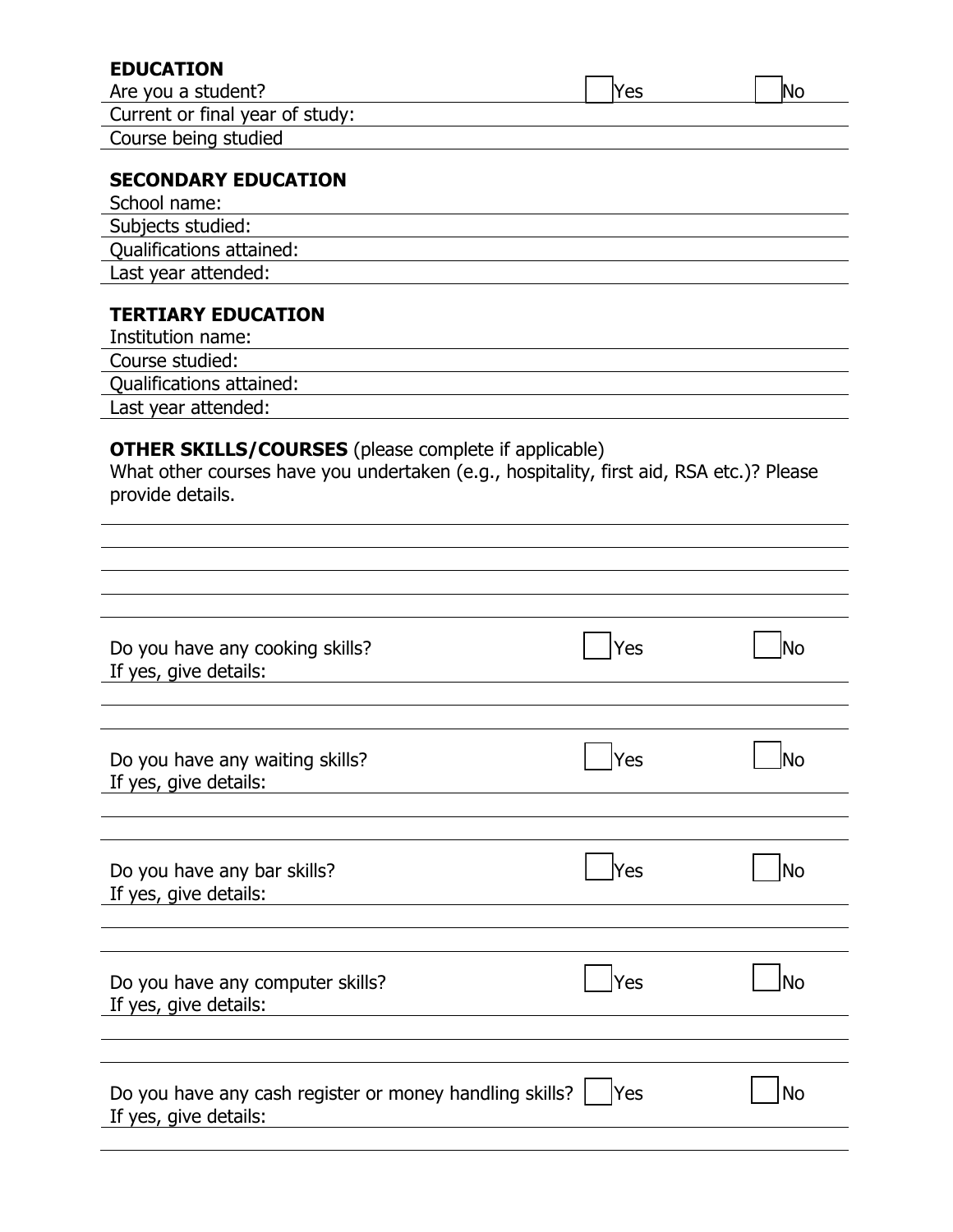## **PREVIOUS EMPLOYMENT (If applicable)**

Please provide previous employment details (complete with your current or most recent employer first):

| Name of employer:                                                                            |                                               |                 |  |  |
|----------------------------------------------------------------------------------------------|-----------------------------------------------|-----------------|--|--|
| Name of supervisor:                                                                          |                                               | Phone:          |  |  |
| Address of employer:                                                                         |                                               |                 |  |  |
| Position held:                                                                               |                                               |                 |  |  |
| Start date:                                                                                  |                                               | End date:       |  |  |
| Summary of main duties:                                                                      |                                               |                 |  |  |
|                                                                                              |                                               |                 |  |  |
|                                                                                              |                                               |                 |  |  |
| Reason for leaving:                                                                          |                                               |                 |  |  |
|                                                                                              |                                               |                 |  |  |
| Name of employer:                                                                            |                                               |                 |  |  |
| Name of supervisor:                                                                          |                                               | Phone:          |  |  |
| Address of employer:                                                                         |                                               |                 |  |  |
| Position held:                                                                               |                                               |                 |  |  |
| Start date:                                                                                  |                                               | End date:       |  |  |
| Summary of main duties:                                                                      |                                               |                 |  |  |
|                                                                                              |                                               |                 |  |  |
|                                                                                              |                                               |                 |  |  |
|                                                                                              |                                               |                 |  |  |
| Reason for leaving:                                                                          |                                               |                 |  |  |
|                                                                                              |                                               |                 |  |  |
| List any hobbies, sporting activities, interests, languages or special skills that you have: |                                               |                 |  |  |
|                                                                                              |                                               |                 |  |  |
|                                                                                              |                                               |                 |  |  |
| <b>PREFERENCES</b>                                                                           |                                               |                 |  |  |
| Which area of the restaurant would you prefer to work in?                                    |                                               |                 |  |  |
| Kitchen                                                                                      | Bar                                           | Waiter/Waitress |  |  |
| Host                                                                                         |                                               |                 |  |  |
|                                                                                              | (must have at least 1.5 years Bar experience) |                 |  |  |
| Please provide details of 2 work-related referees who can be contacted. In the event         |                                               |                 |  |  |
| that you have no work history, a character reference should be given.                        |                                               |                 |  |  |
|                                                                                              |                                               |                 |  |  |

| <b>NAME</b> | <b>POSITION</b><br><b>HELD</b> | <b>ORGANISATION</b> | <b>PHONE</b><br><b>NUMBER</b> | <b>PERSONAL OR</b><br><b>WORK REFERENCE?</b> |
|-------------|--------------------------------|---------------------|-------------------------------|----------------------------------------------|
|             |                                |                     |                               |                                              |
|             |                                |                     |                               |                                              |